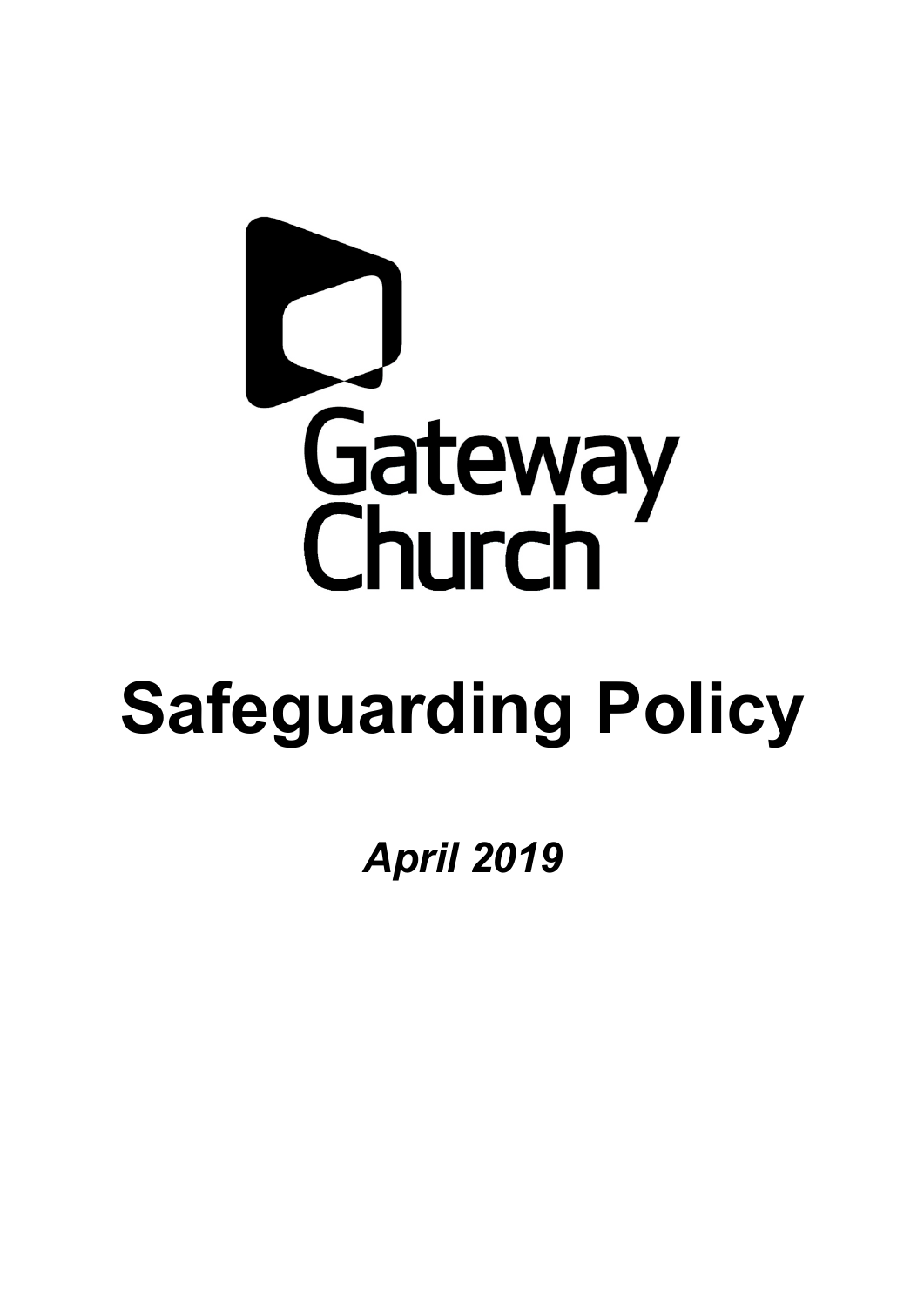# **Our Details**

Name: Gateway Church

Office Address: 133 Alder Road, Poole, BH12 4AA

Tel No: 01202 746938 Email address: info@gatewaychurch.me

Charity Number: 1135330 Company Number: 7189544

Alder Road Site meets: 129 Alder Road, Poole, BH12 4AA Ashley Road Site meets: 502 Ashley Road, Poole, BH14 0AD Insurance Company: Public liability with Ansvar Insurance

We are a church working in association with Advance (a Newfrontiers group) and affiliated to the Baptist Union and The Evangelical Alliance. We run a wide range of activities engaging with people of all ages and a variety of backgrounds.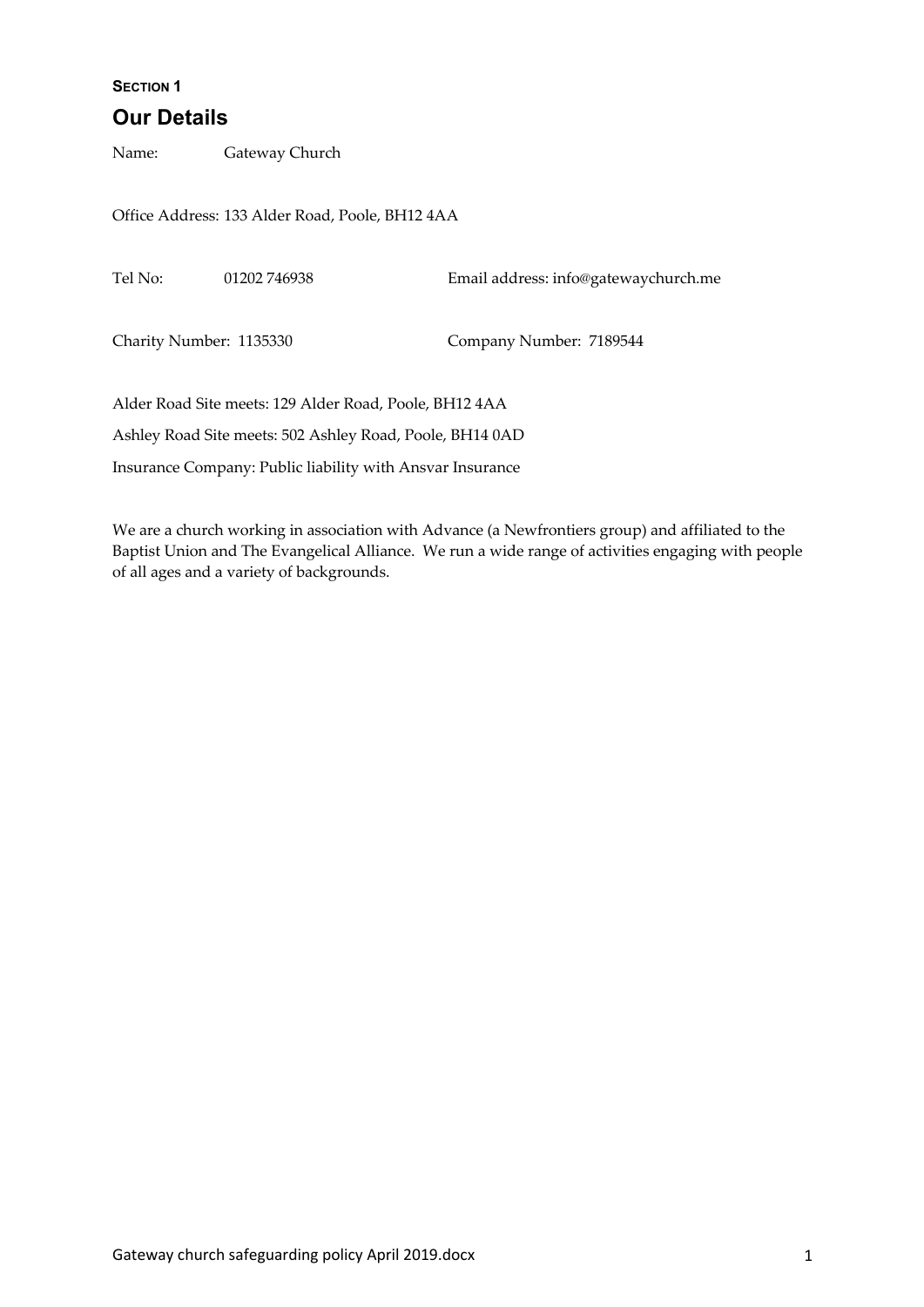## **Our commitment**

As a Leadership we recognise the need to provide a safe and caring environment for children, young people and vulnerable adults. We acknowledge that children, young people and vulnerable adults can be the victims of physical, sexual and emotional abuse, and neglect. We accept the UN Universal Declaration of Human Rights and the International Covenant of Human Rights, which states that everyone is entitled to "all the rights and freedoms set forth therein, without distinction of any kind, such as race, colour, sex, language, religion, political or other opinion, national or social origin, property, birth or other status". We also concur with the Convention on the Rights of the Child which states that children should be able to develop their full potential, free from hunger and want, neglect and abuse. They have a right to be protected from "all forms of physical or mental violence, injury or abuse, neglect or negligent treatment or exploitation, including sexual abuse, while in the care of parent(s), legal guardian(s), or any other person who has care of the child." As a Leadership we have therefore adopted the procedures set out in this safeguarding policy in accordance with statutory guidance. We are committed to build constructive links with statutory and voluntary agencies involved in safeguarding.

The Leadership undertakes to:

- Endorse and follow all national and local safeguarding legislation and procedures, in addition to the international conventions outlined above.
- Provide on-going safeguarding training for all its workers and will regularly review the operational guidelines attached.
- Ensure that the premises meet the requirements of the Disability Discrimination Act 1995 and all other relevant legislation, and that it is welcoming and inclusive.
- Support the Safeguarding Coordinators in their work and in any action they may need to take in order to protect children and vulnerable adults.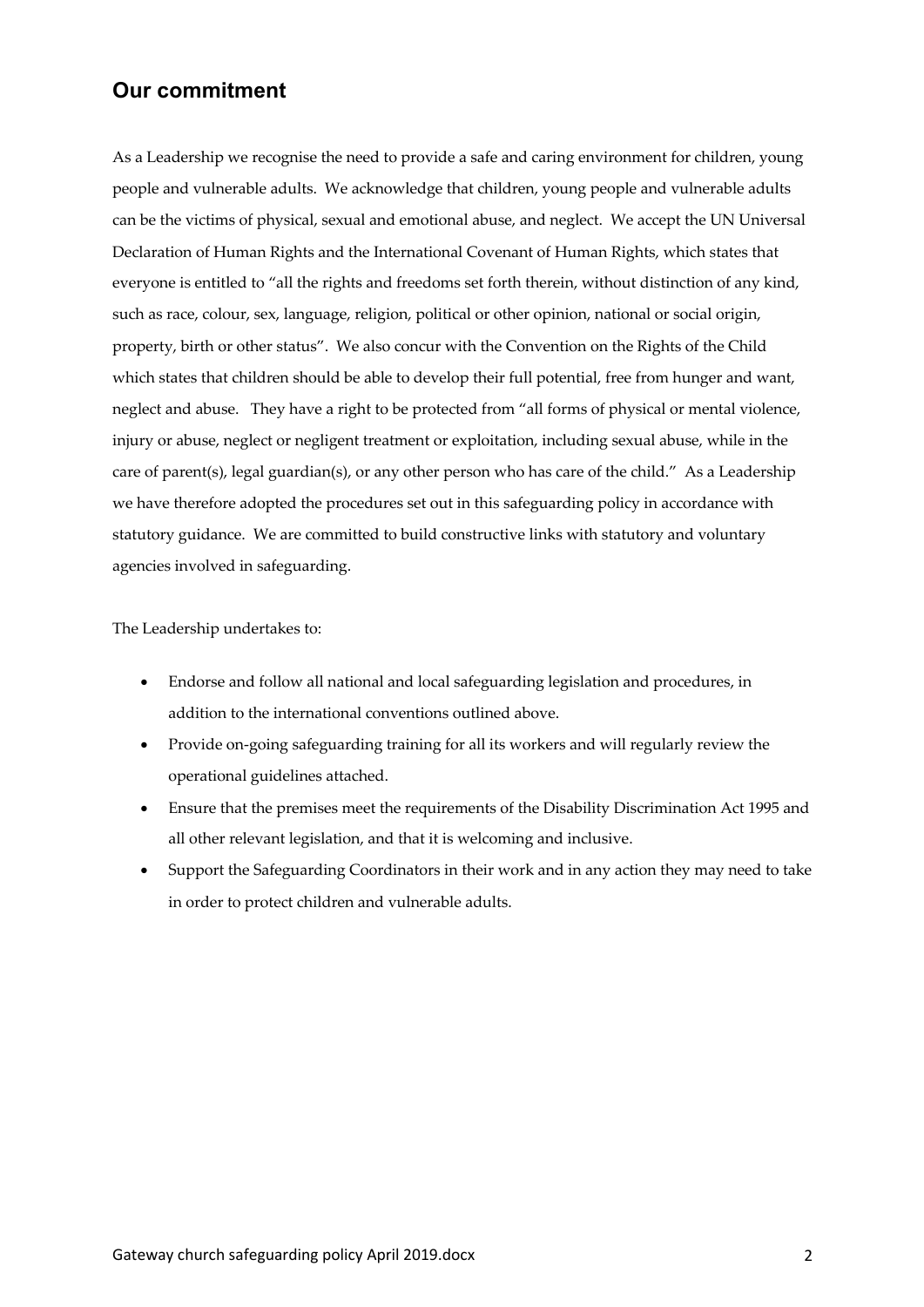# **Recognising and responding appropriately to an allegation or suspicion of abuse**

#### **Understanding abuse and neglect**

Defining child abuse or abuse against an adult at risk is a difficult and complex issue. A person may abuse by inflicting harm, or failing to prevent harm. Children and adults in need of protection may be abused within a family, an institution or a community setting. Very often the abuser is known or in a trusted relationship with the child or adult at risk.

Detailed definitions, and signs and symptoms of abuse, as well as how to respond to a disclosure of abuse, are included here in our policy.

Definitions of abuse – Appendix 1 & 2 Signs and symptoms of abuse – Appendix 3 How to respond to a child wishing to disclose abuse – Appendix 4

#### **Safeguarding awareness**

The Leadership is committed to on-going safeguarding training and development opportunities for all workers, developing a culture of awareness of safeguarding issues to help protect everyone. All our workers will receive induction training and undertake recognised safeguarding training on a regular basis.

The Leadership will also ensure that children and adults at risk are provided with information on where to get help and advice in relation to abuse, discrimination, bullying or any other matter where they have a concern.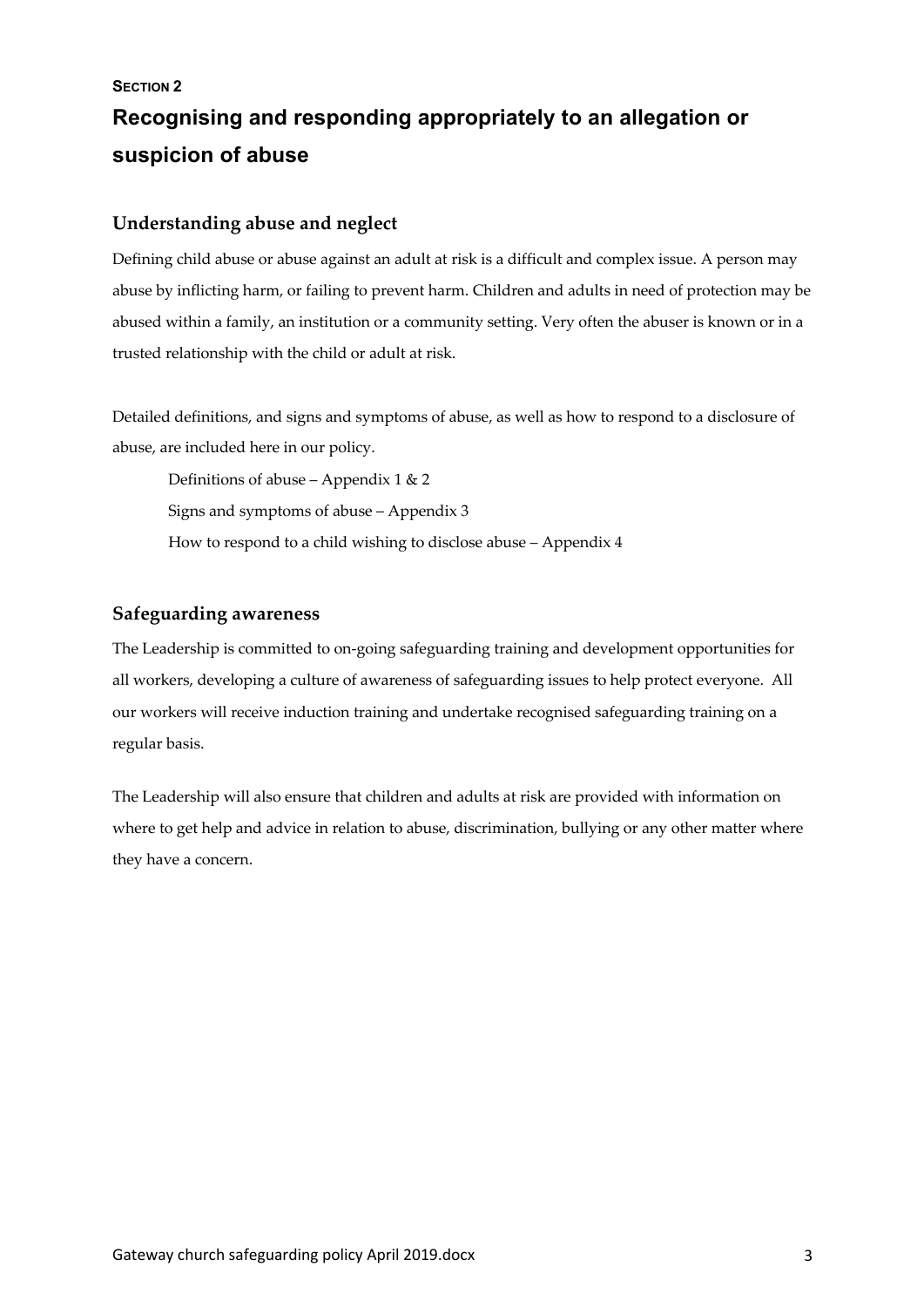#### **RESPONDING TO ALLEGATIONS OF ABUSE**

Under no circumstances should a worker carry out their own investigation into an allegation or suspicion of abuse. Make a note of evidence of possible abuse, stating only the facts. Speculations and opinions should not be included. Follow the procedures below:

- The person in receipt of allegations or suspicions of abuse should report concerns as soon as possible to **Jon Clark** (hereafter the "Safeguarding Co-ordinator") tel no: 01202 746938 who is nominated by the Leadership to act on their behalf in dealing with the allegation or suspicion of neglect or abuse, including referring the matter on to the statutory authorities.
- In the absence of the Safeguarding Co-ordinator or, if the suspicions in any way involve the Safeguarding Co-ordinator, then the report should be made to **Julie Barnett** (Alder Road Site Deputy) or **Sandy Carter** (Ashley Road Site Deputy) (hereafter the "Deputy ") tel no: 01202 746938. If the suspicions implicate both the Safeguarding Co-ordinator and the Deputies, then the report should be made in the first instance to Children's Social Care or if advice is needed from the Churches' Child Protection Advisory Service (CCPAS) or if regarding adults at risk contact Social Services or the police.
- Where the concern is about a child the Safeguarding Co-ordinator should contact Children's Social Services. Where the concern is regarding an adult in need of protection, contact Adult Social Services.
- The Churches' Child Protection Advisory Service (CCPAS) can be contacted on 0845 120 4550 where advice is needed. The local children's social care are also happy to give advice including on an anonymous basis.
- If you have a concern about the safety and wellbeing of a child or young person, contact the BCP Council **Multi Agency Safeguarding Hub** (MASH) Telephone – 01202 735046. (For Bournemouth and Poole Children's Out of Hours Service, telephone 01202 738256)
- If the concern is regarding an adult, call: Borough of Poole Adult Social Care help desk on 01202 633902 or Bournemouth Care Direct on 01202 454979. If it is outside of normal office hours, please call the Adult Social Care Emergency Duty Service on 01202 657279.
- If you feel that a child or young person is not at risk of harm, but needs support, please contact the EHAP(Early Help advice Point): 01202 262626 or ehap@poole.gov.uk
- Where required the Safeguarding Co-ordinator should then immediately inform the insurance company.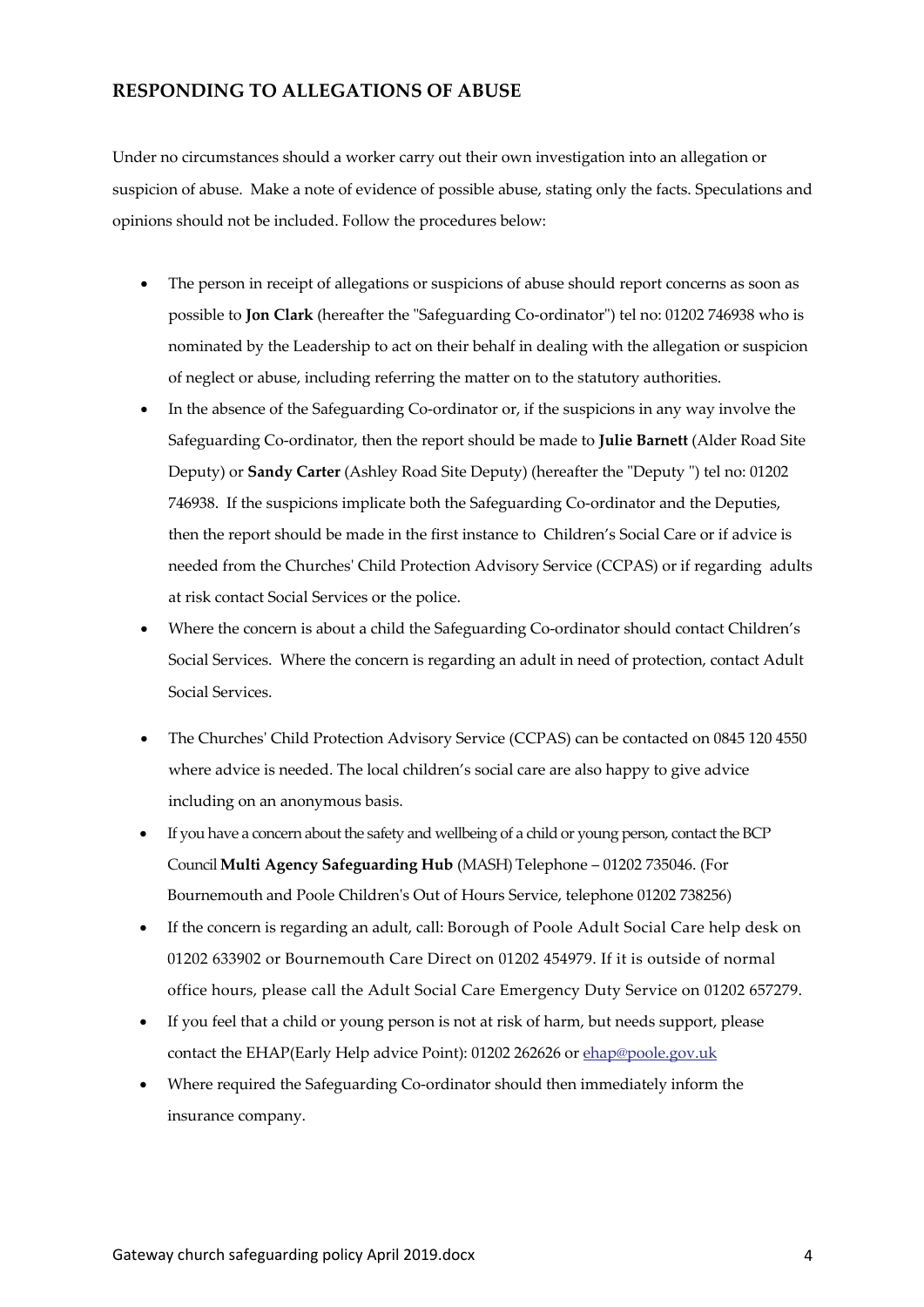- Suspicions must not be discussed with anyone other than those nominated above. A written record of the concerns should be made in accordance with these procedures and kept in a secure place.
- Whilst allegations or suspicions of abuse will normally be reported to the Safeguarding Coordinator, the absence of the Safeguarding Co-ordinator or Deputy should not delay referral to Social Services, the Police or taking advice from CCPAS.
- The Leadership will support the Safeguarding Co-ordinator/Deputy in their role, and accept that any information they may have in their possession will be shared in a strictly limited way on a need to know basis.
- It is, of course, the right of any individual as a citizen to make a direct referral to the safeguarding agencies or seek advice from CCPAS, although the Leadership hope that members of the place of worship will use this procedure. If, however, the individual with the concern feels that the Safeguarding Co-ordinator/Deputy has not responded appropriately, or where they have a disagreement with the Safeguarding Co-ordinators as to the appropriateness of a referral they are free to contact an outside agency direct. We hope by making this statement that the Leadership demonstrate its commitment to effective safeguarding and the protection of all those who are vulnerable.

The role of the safeguarding co-ordinator/ deputy is to collate and clarify the precise details of the allegation or suspicion and pass this information on to statutory agencies who have a legal duty to investigate.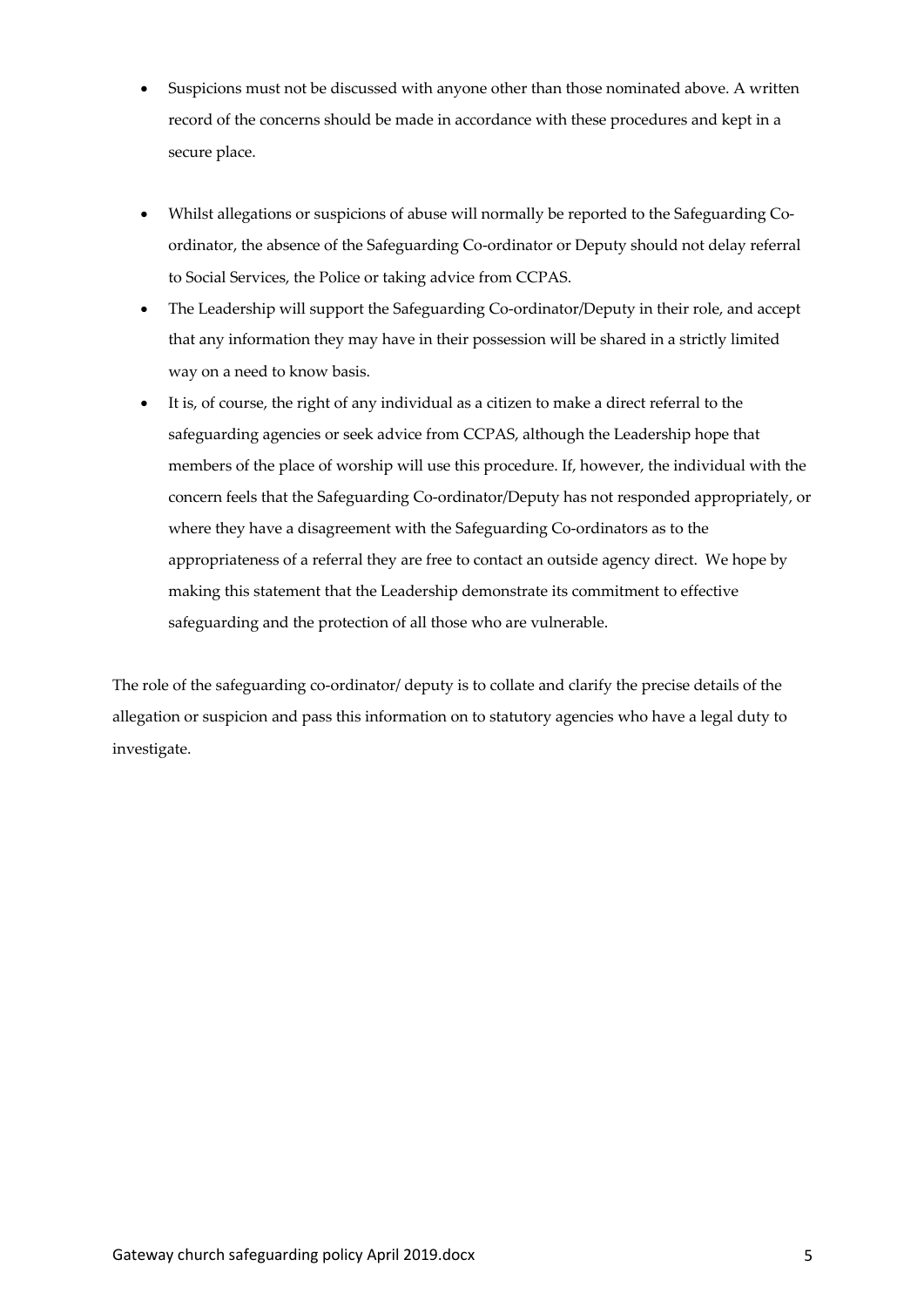### **Detailed procedures where there is a concern about a** *child***:**

#### **ALLEGATIONS OF PHYSICAL INJURY, NEGLECT OR EMOTIONAL ABUSE**

If a child has a physical injury, a symptom of neglect or where there are concerns about emotional abuse, the Safeguarding Co-ordinator/Deputy will:

- Contact Children's Social Services (or CCPAS) for advice in cases of deliberate injury, if concerned about a child's safety or if a child is afraid to return home.
- Not tell the parents or carers unless advised to do so, having contacted Children's Social Services.
- Seek medical help if needed urgently, informing the doctor of any suspicions.
- For lesser concerns, (e.g. poor parenting), encourage parent/carer to seek help, but not if this places the child at risk of significant harm. Discuss with Children's Social Care if in doubt about this as they will give advice about responding at the correct level.
- Where the parent/carer is unwilling to seek help, offer to accompany them. In cases of real concern, if they still fail to act, contact Children's Social Services direct for advice.
- Seek and follow advice given by CCPAS (who will confirm their advice in writing) if unsure whether or not to refer a case to Children's Social Services.

#### **ALLEGATIONS OF SEXUAL ABUSE**

In the event of allegations or suspicions of sexual abuse, the Safeguarding Co-ordinator/Deputy will:

- Contact the Children's Social Services Department Duty Social Worker for children and families or Police Child Abuse investigation Team direct. 01202 228866) They will NOT speak to the parent/carer or anyone else.
- Seek and follow the advice given by CCPAS if, for any reason they are unsure whether or not to contact Children's Social Services/Police. CCPAS will confirm its advice in writing for future reference.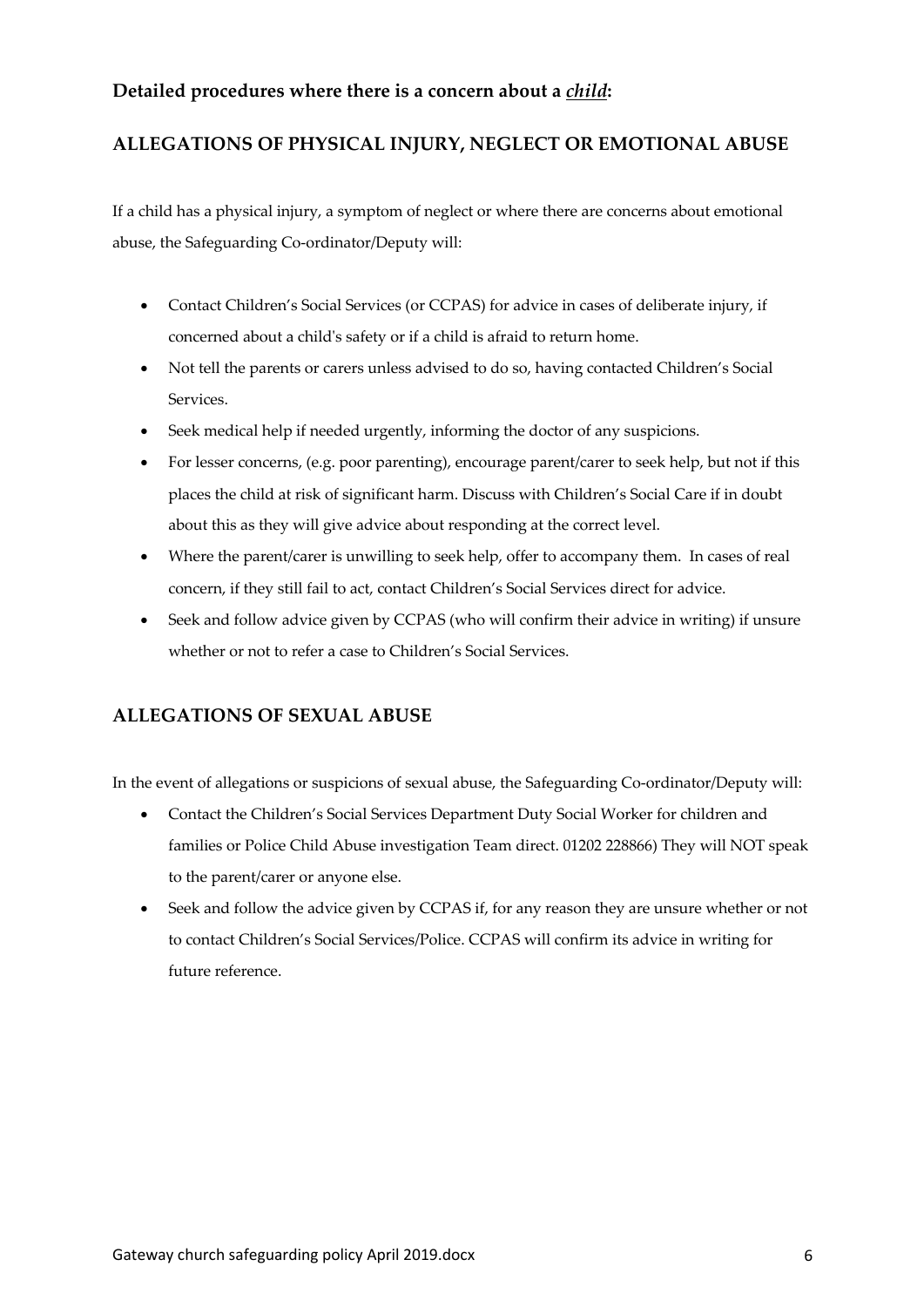# **The following procedure will be followed where there is a concern that an** *adult* **is in need of protection: SUSPICIONS OR ALLEGATIONS OF PHYSICAL INJURY, NEGLECT, EMOTIONAL ABUSE OR SEXUAL ABUSE**

If an adult at risk has a physical injury or symptom of neglect or abuse the Safeguarding Coordinator/Deputy will:

- Discuss any concerns with the individual themselves giving due regard to their autonomy, privacy and rights to lead an independent life unless this discussion will increase the risk to the adult (eg they live with the alleged abuser).
- If the vulnerable adult is in immediate danger or has sustained a serious injury contact the Emergency Services, informing them of any suspicions.
- For advice contact the Adult Social Care Team who have responsibility to the Care Act 2014 to lead enquiries into allegations of abuse or neglect. Alternatively the Police can be contacted for advice.

# **ALLEGATIONS OF ABUSE AGAINST A PERSON WHO WORKS WITH CHILDREN OR ADULTS AT RISK**

If an accusation is made against a worker (whether a volunteer or paid member of staff) whilst following the procedure outlined above, the Safeguarding Co-ordinator, in accordance with Local Safeguarding Children Board (LSCB) and SAB procedures will need to liaise with Children's Social Services/ Adult Social Care in regards to the suspension of the worker, also making a referral to a Safeguarding Adviser (SA) / Local Authority Designated Officer (LADO).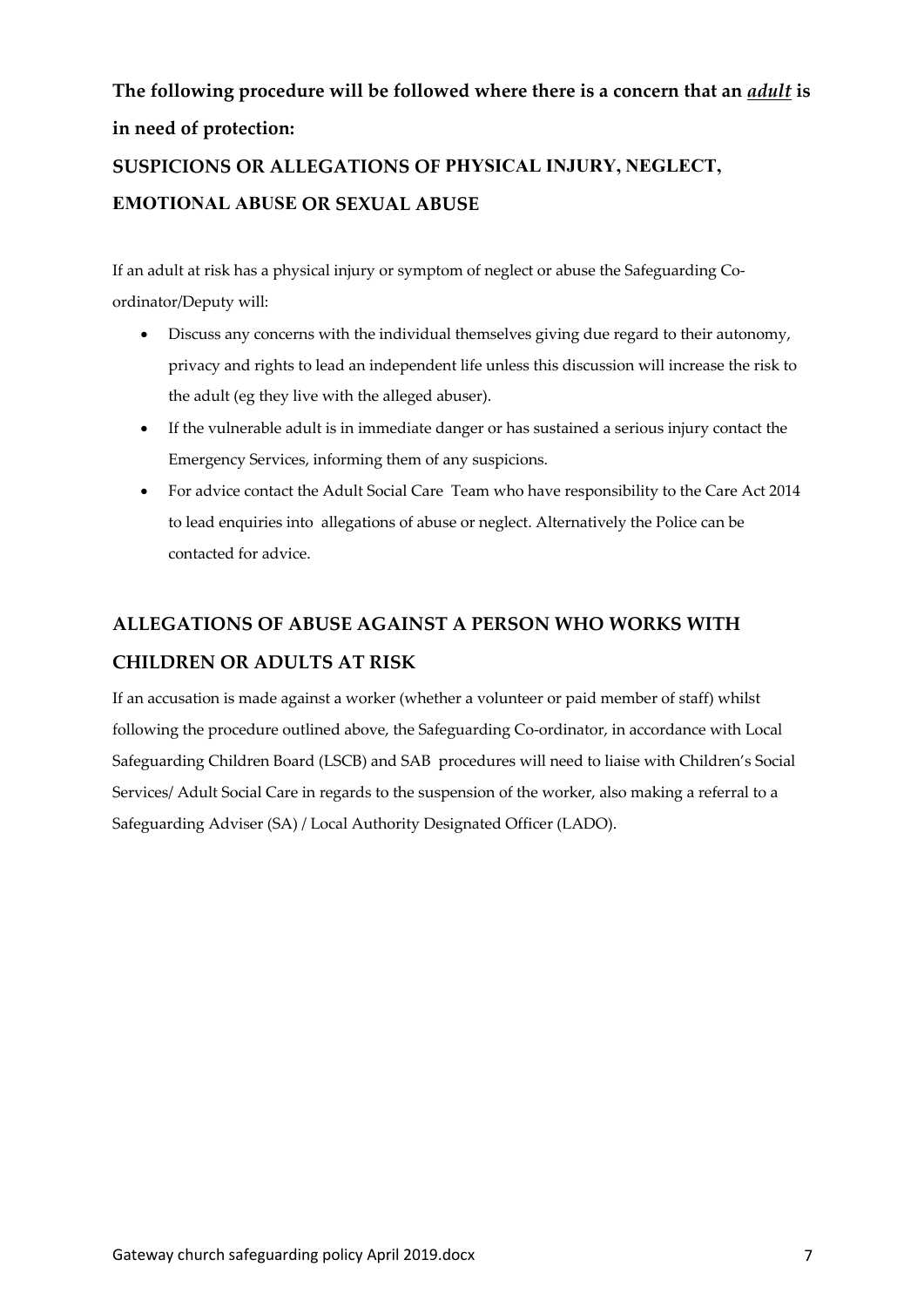# **Prevention**

#### **Safe recruitment**

The Leadership will ensure all workers will be appointed, trained, supported and supervised in accordance with government guidance on safe recruitment. This includes ensuring that:

- There is a written job description for the post
- Those applying have completed an application form and a self declaration form
- Those short listed have had a face to face discussion where safeguarding has been covered
- Written references have been obtained, and followed up where appropriate
- A DBS has been completed (we will comply with Code of Practice requirements concerning the fair treatment of applicants and the handling of information)
- Qualifications where relevant have been verified
- A suitable training programme is provided
- The worker has been given a copy of the organisation's safeguarding policy and knows how to report concerns.

#### **Management of Workers – Codes of Conduct**

As a Leadership we are committed to supporting all workers and ensuring they receive support and supervision. All workers have been issued with a code of conduct towards children, young people and vulnerable adults (See appendix 5). The Leadership undertakes to follow the principles found within the 'Abuse Of Trust 'guidance issued by the Home Office and it is therefore unacceptable for those in a position of trust to engage in any behaviour which might allow a sexual relationship to develop for as long as the relationship of trust continues.

#### **SECTION 4**

# **Pastoral Care**

#### **Supporting those affected by abuse**

The Leadership is committed to offering pastoral care, working with statutory agencies as appropriate, and support to all those who have been affected by abuse who have contact with or are part of the church.

#### **Working with offenders**

When someone attending the church is known to have abused children, or is known to be a risk to vulnerable adults the Leadership will supervise the individual concerned and offer pastoral care, but in its safeguarding commitment to the protection of children and vulnerable adults, set boundaries for that person which they will be expected to keep.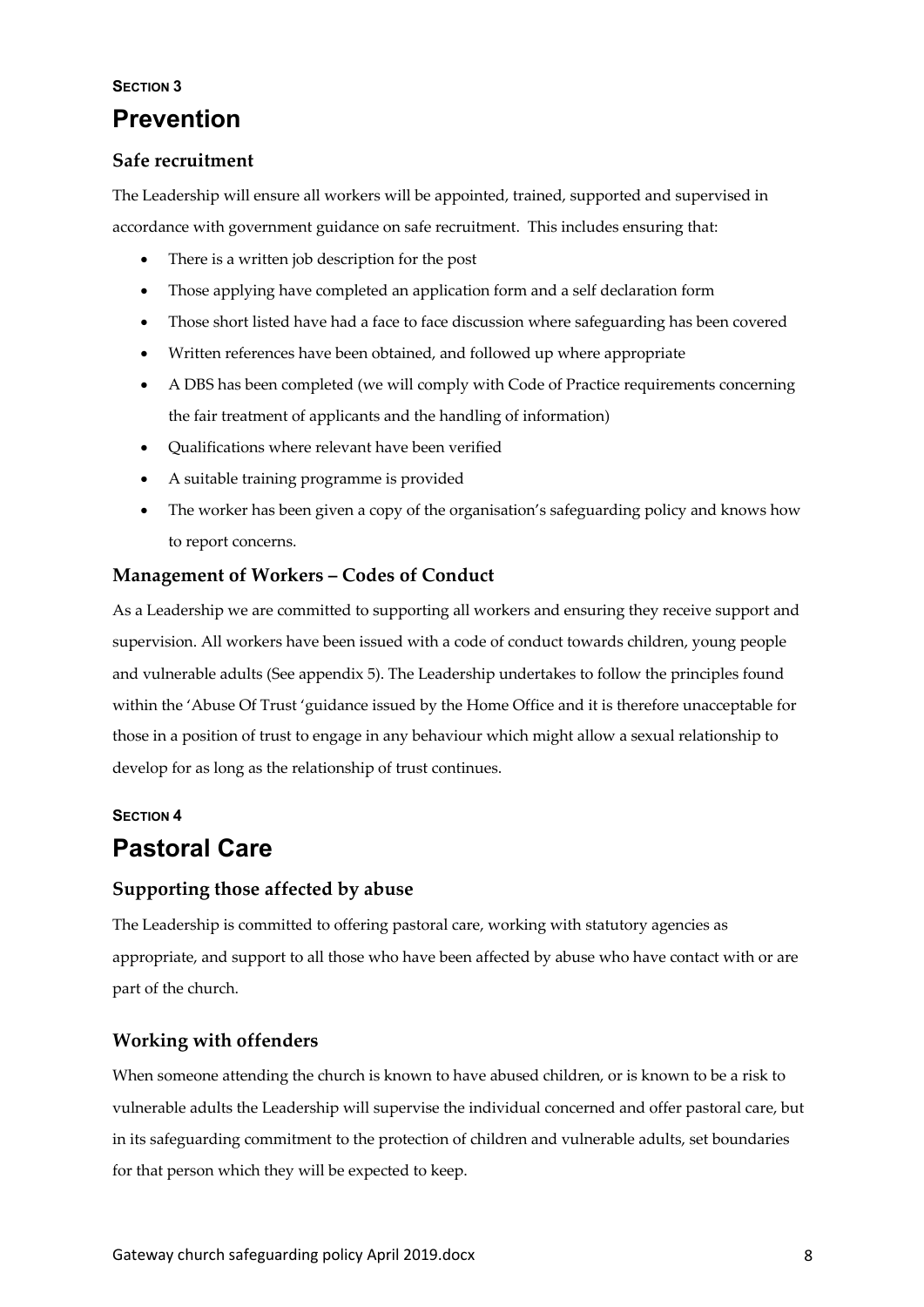# **Practice Guidelines**

As a place of worship working with children, young people and vulnerable adults we wish to operate and promote good working practice. This will enable workers to run activities safely, develop good relationships and minimise the risk of false accusation.

As well as a general code of conduct for workers we also have specific good practice guidelines for various activities we are involved in and these continue to be developed.

#### **Ratios**

| Age         | Ratio                                                                                       |
|-------------|---------------------------------------------------------------------------------------------|
| $0-2$ yrs   | 1 adult to 3 children                                                                       |
| $2-3yrs$    | 1 adult to 4 children                                                                       |
| $3-12$ yrs  | 1 adult to 8 children                                                                       |
| $13-18$ yrs | 1 adult to 12 children                                                                      |
|             | (Note: it is expected that there will be a minimum of two adults with children at any time) |

#### **Working in Partnership**

The diversity of organisations and settings means there can be great variation in practice when it comes to safeguarding children, young people and adults at risk. This can be because of cultural tradition, belief and religious practice or understanding, for example, of what constitutes abuse. We therefore have clear guidelines in regards to our expectations of those with whom we work in partnership, whether in the UK or not. We will discuss with all partners our safeguarding expectations and have a partnership agreement for safeguarding. It is also our expectation that any organisation using our premises, as part of the letting agreement will have their own policy that meets CCPAS' and LSCB and SAB safeguarding standards.

Good communication is essential in promoting safeguarding, both to those we wish to protect, to everyone involved in working with children and adults at risk and to all those with whom we work in partnership. This safeguarding policy is just one means of promoting safeguarding and will be reviewed annually

Signed by:

 **(Leadership representative)**

**Date: \_\_\_\_\_\_\_\_\_\_\_\_\_\_\_\_\_\_\_\_\_\_\_\_\_\_\_\_\_\_\_\_**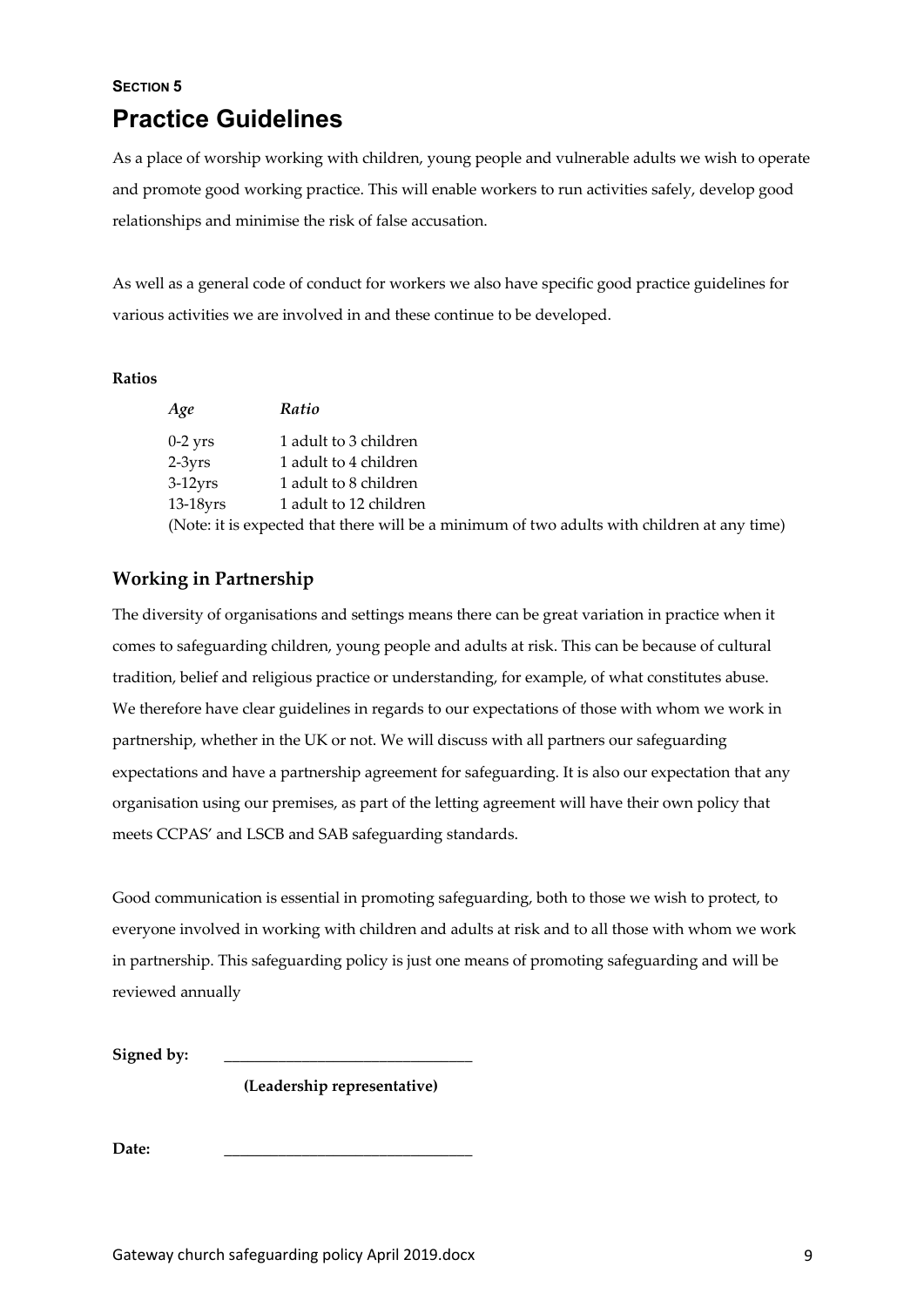#### **Statutory Definitions of Abuse (Children)**

Abuse and neglect are forms of maltreatment of a child. Somebody may abuse or neglect a child by inflicting harm, or by failing to act to prevent harm. Children may be abused in a family or in an institutional or community setting; by those known to them or, more rarely, by a stranger. They may be abused by an adult or adults or another child or children.

#### **What is abuse and neglect?**

Abuse and neglect are forms of maltreatment of a child. Somebody may abuse or neglect a child by inflicting harm, or by failing to act to prevent harm. Children may be abused in a family or in an institutional or community setting, by those known to them or, more rarely, by a stranger for example, via the internet. They may be abused by an adult or adults, or another child or children.

#### **Physical abuse**

Physical abuse may involve hitting, shaking, throwing, poisoning, burning or scalding, drowning, suffocating, or otherwise causing physical harm to a child. Physical harm may also be caused when a parent or carer fabricates the symptoms of, or deliberately induces, illness in a child.

#### **Emotional abuse**

Emotional abuse is the persistent emotional maltreatment of a child such as to cause severe and persistent adverse effects on the child's emotional development. It may involve conveying to children that they are worthless or unloved, inadequate, or valued only insofar as they meet the needs of another person. It may include not giving the child opportunities to express their views, deliberately silencing them or 'making fun' of what they say or how they communicate. It may feature age or developmentally inappropriate expectations being imposed on children. These may include interactions that are beyond the child's developmental capability, as well as overprotection and limitation of exploration and learning, or preventing the child participating in normal social interaction. It may involve seeing or hearing the ill-treatment of another. It may involve serious bullying (including cyberbullying), causing children frequently to feel frightened or in danger, or the exploitation or corruption of children. Some level of emotional abuse is involved in all types of maltreatment of a child, though it may occur alone.

#### **Sexual abuse**

Sexual abuse involves forcing or enticing a child or young person to take part in sexual activities, not necessarily involving a high level of violence, whether or not the child is aware of what is happening. The activities may involve physical contact, including assault by penetration (for example, rape or oral sex) or non-penetrative acts such as masturbation, kissing, rubbing and touching outside of clothing. They may also include non-contact activities, such as involving children in looking at, or in the production of, sexual images, watching sexual activities, encouraging children to behave in sexually inappropriate ways, or grooming a child in preparation for abuse (including via the internet). Sexual abuse is not solely perpetrated by adult males. Women can also commit acts of sexual abuse, as can other children.

Child sexual exploitation is a form of child sexual abuse. It occurs where an individual or group takes advantage of an imbalance of power to coerce, manipulate or deceive a child or young person under the age of 18 into sexual activity (a) in exchange for something the victim needs or wants, and/or (b) for the financial advantage or increased status of the perpetrator or facilitator. The victim may have been sexually exploited even if the sexual activity appears consensual. Child sexual exploitation does not always involve physical contact; it can also occur through the use of technology.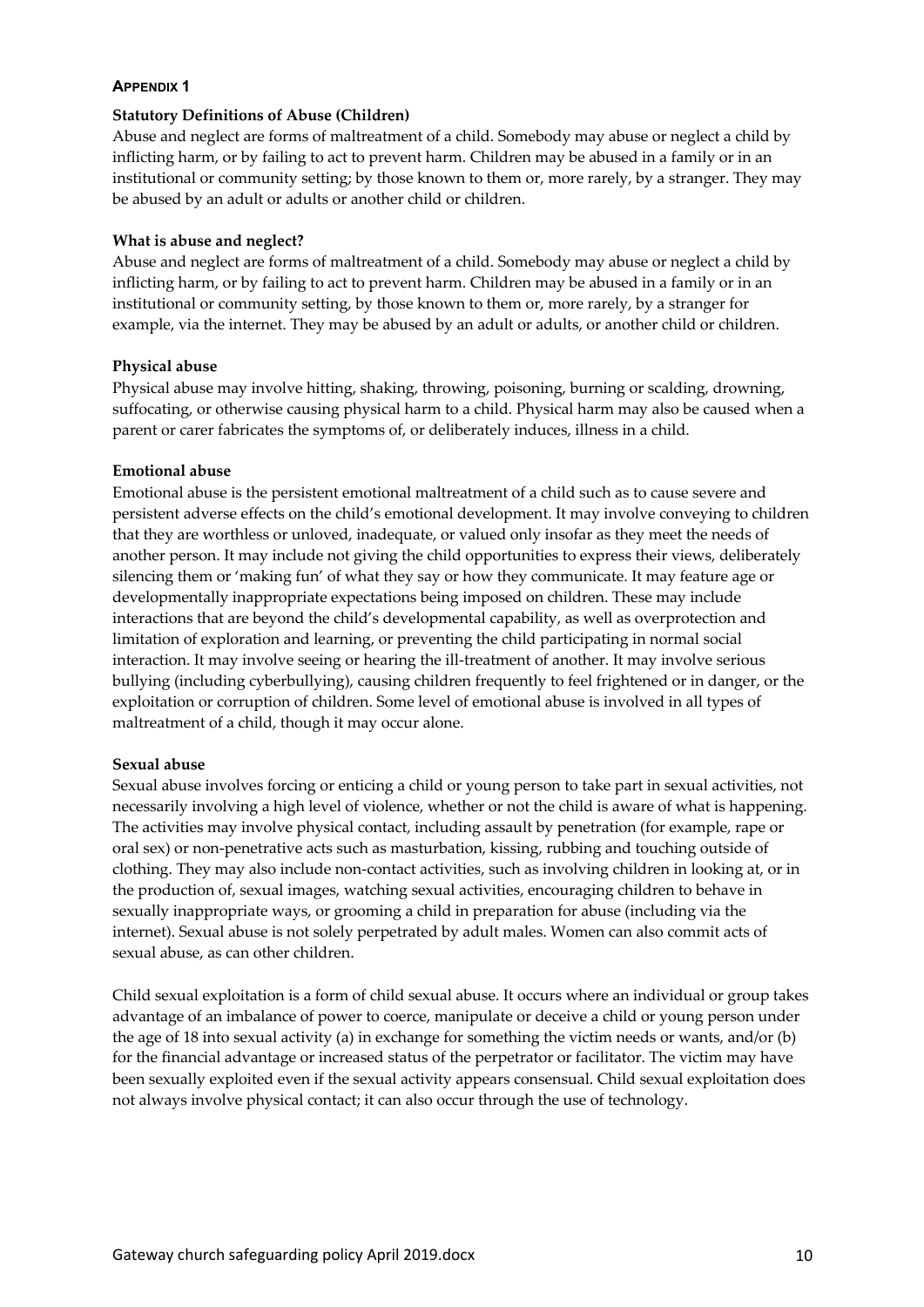#### **Neglect**

Neglect is the persistent failure to meet a child's basic physical and/or psychological needs, likely to result in the serious impairment of the child's health or development. Neglect may occur during pregnancy as a result of maternal substance abuse. Once a child is born, neglect may involve a parent or carer failing to:

- provide adequate food, clothing and shelter (including exclusion from home or abandonment);
- protect a child from physical and emotional harm or danger;
- ensure adequate supervision (including the use of inadequate care-givers); or
- ensure access to appropriate medical care or treatment.

It may also include neglect of, or unresponsiveness to, a child's basic emotional needs.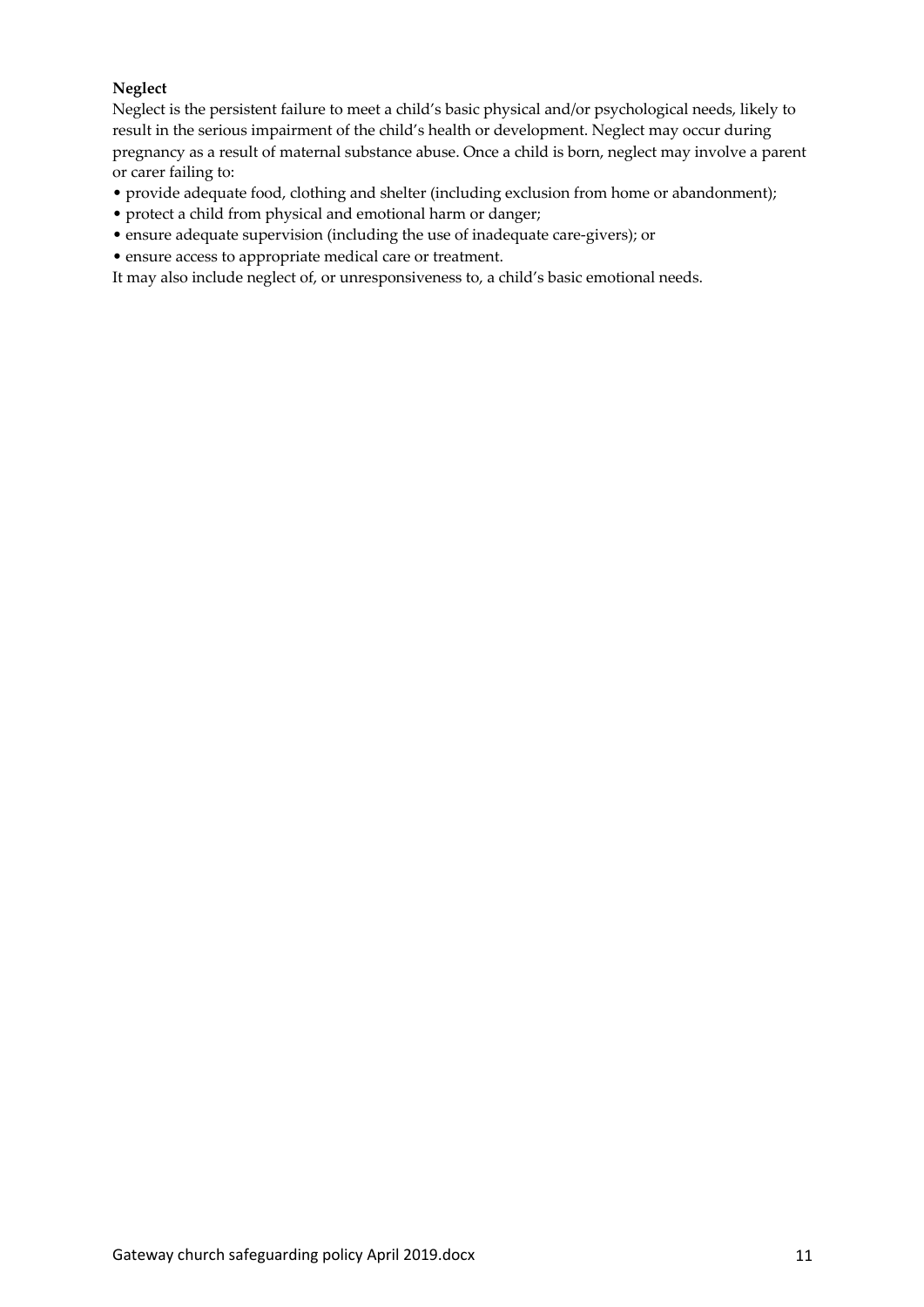#### **Statutory Definitions of Abuse for adults at risk**

Care Act 2014 Safeguarding duties apply to an adult who Has needs for care and support (whether or not those needs are being met) Is experiencing or at risk of abuse or neglect and As a result of those needs is unable to protect themselves from either the risk of or the experience of abuse or neglect.

#### **Physical Abuse**

This is the infliction of pain or physical injury, which is either caused deliberately, or through lack of care. Including assault, hitting, slapping. Pushing, misuse of medication, restraint or inappropriate physical sanctions

#### **Domestic abuse**

Including psychological, physical, sexual, financial,, emotional abuse and honour based violence

#### **Sexual Abuse**

This is the involvement in sexual activities to which the person has not consented or does not truly comprehend and so cannot give informed consent, or where the other party is in a position of trust, power or authority and uses this to override or overcome lack of consent. Including rape, indecent exposure, inappropriate touching or looking, sexual teasing or innuendo, sexual photography subjection to pornography, or witnessing sexual acts or sexual acts which the adult has not consented or was pressured into consenting.

#### **Psychological or Emotional Abuse**

Including emotional abuse, threats of harm or abandonment, deprivation of contact, humiliation, blaming, controlling, intimidation, coercion, harassment, verbal abuse, cyber bullying, isolation or unreasonable and unjustified withdrawal of services or supportive networks. .

#### **Financial or Material Abuse**

Including theft, fraud, internet scamming, coercion in relation to an adult's financial affairs or arrangements, including in connection with wills, property, inheritance or financial transactions, or the misuse or misappropriation of property, possessions or benefits.

#### **Modern slavery**

Encompasses slavery, human trafficking, forced labour and domestic servitude. Traffickers and slave masters use whatever means they have at their disposal to coerce, deceive, and force individuals into a life of abuse, servitude and inhumane treatment.

#### **Neglect or Act of Omission**

including ignoring medical, emotional or physical care needs, failure to provide access to appropriate health, care and support or educational services, the withholding of the necessities of life, such as medication, adequate nutrition and heating.

#### **Discriminatory Abuse**

including forms of harassment, slurs or similar treatment, because of race, gender, and gender identity, age, disability, sexual orientation or religion.

#### **Organisational Abuse**

including neglect and poor care practice within an institution or specific care setting such as hospital or care home for example or in relation to care provided in one's own home. This may range from one off incidents to on going ill treatment. It can be through neglect or poor professional practice as a result of the structure, policies processes and practices within an organisation.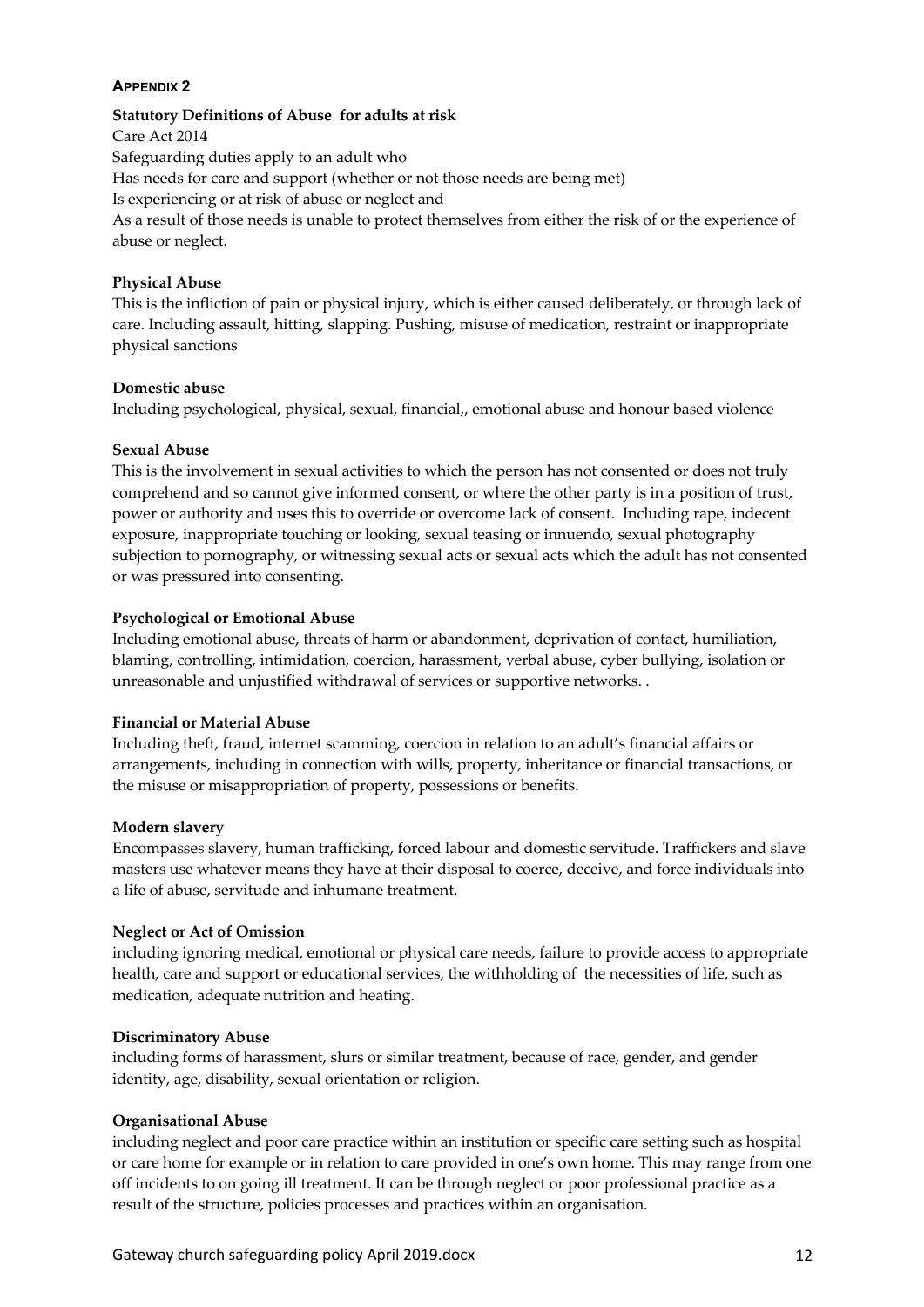#### **Self neglect**

This covers a wide range of behaviour neglecting to care for one's personal hygiene, health or surroundings and includes behaviour such as hoarding. This comes under safeguarding in extreme cases but should always be raised with professionals involved with the adult and with Social Care where concerns remain.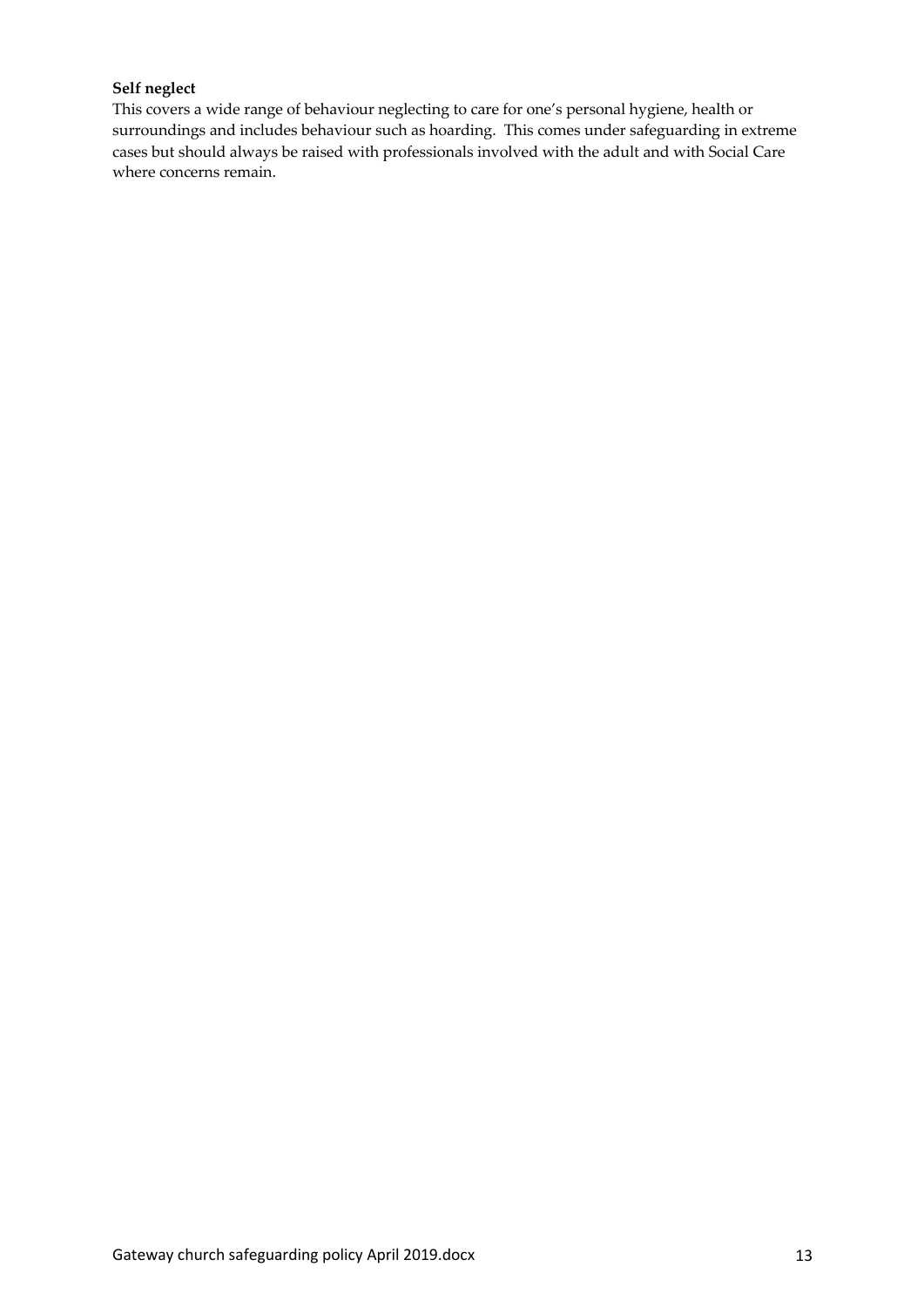#### **Signs of Possible Abuse (children & young people)**

The following signs could be indicators that abuse has taken place but should be considered in context of the child's whole life.

#### **Physical**

- Injuries not consistent with the explanation given for them
- Injuries that occur in places not normally exposed to falls, rough games, etc
- Injuries that have not received medical attention
- Reluctance to change for, or participate in, games or swimming
- Repeated urinary infections or unexplained tummy pains
- Bruises on babies, bites, burns, fractures etc which do not have an accidental explanation\*
- Cuts/scratches/substance abuse\*

#### **Sexual**

- Any allegations made concerning sexual abuse
- Excessive preoccupation with sexual matters and detailed knowledge of adult sexual behaviour
- Age-inappropriate sexual activity through words, play or drawing
- Child who is sexually provocative or seductive with adults
- Inappropriate bed-sharing arrangements at home

• Severe sleep disturbances with fears, phobias, vivid dreams or nightmares, sometimes with overt or veiled sexual connotations

• Eating disorders - anorexia, bulimia\*

#### **Emotional**

• Changes or regression in mood or behaviour, particularly where a child withdraws or becomes clinging.

- Depression, aggression, extreme anxiety.
- Nervousness, frozen watchfulness
- Obsessions or phobias
- Sudden under-achievement or lack of concentration
- Inappropriate relationships with peers and/or adults
- Attention-seeking behaviour
- Persistent tiredness
- Running away/stealing/lying

#### **Neglect**

• Under nourishment, failure to grow, constant hunger, stealing or gorging food, Untreated illnesses,

• Inadequate care, etc

\*These indicate the possibility that a child or young person is self-harming. Approximately 20,000 are treated in accident and emergency departments in the UK each year.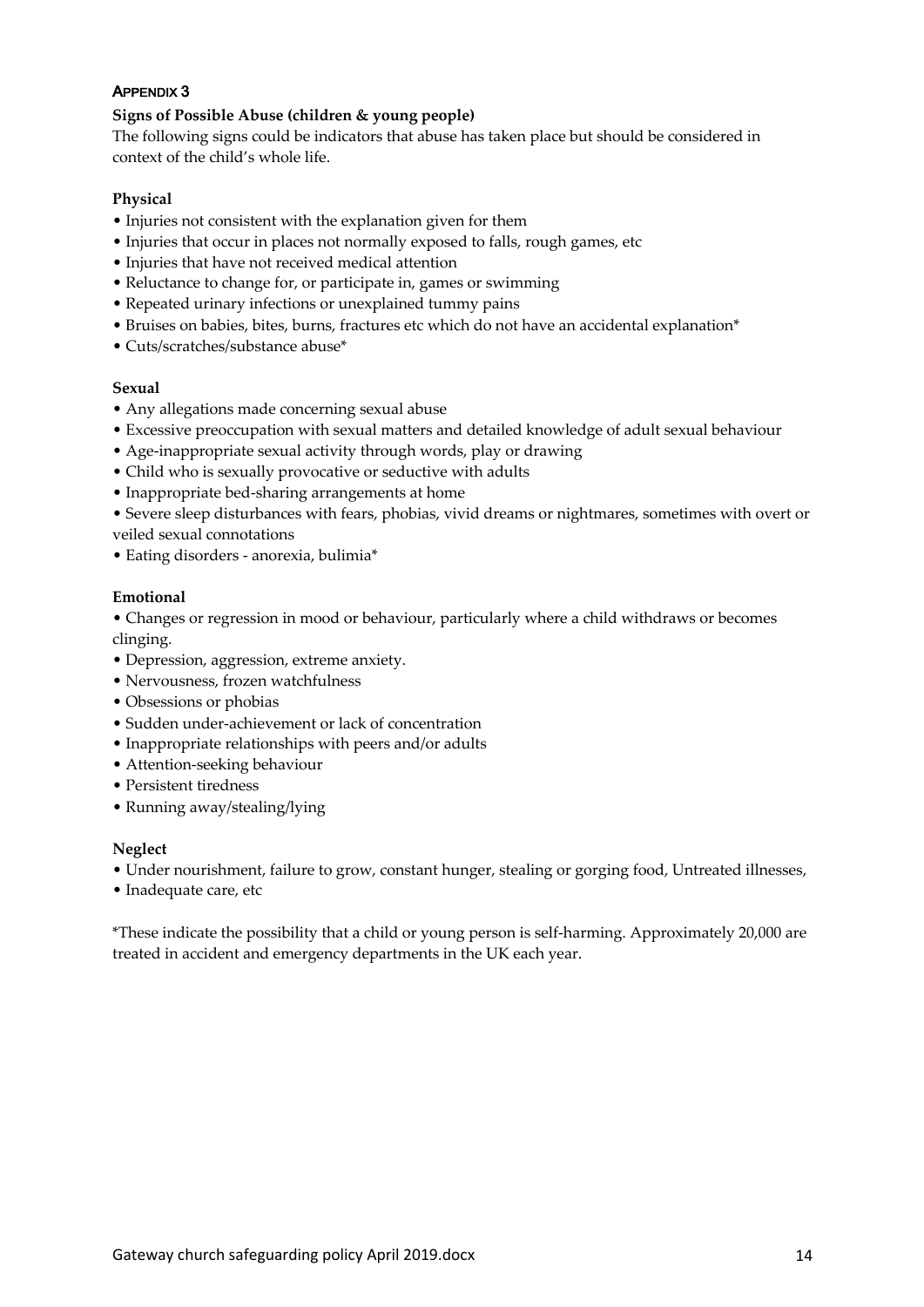Effective Listening

- Ensure the physical environment is welcoming, giving opportunity for the child or adult to talk in private but making sure others are aware the conversation is taking place.
- It is especially important to allow time and space for the person to talk
- Above everything else listen without interrupting
- Be attentive and look at them whilst they are speaking
- Show acceptance of what they say (however unlikely the story may sound) by reflecting back words or short phrases they have used
- Try to remain calm, even if on the inside you are feeling something different
- Be honest and don't make promises you can't keep regarding confidentiality
- If they decide not to tell you after all, accept their decision but let them know that you are always ready to listen.
- Use language that is age appropriate and, for those with disabilities, ensure there is someone available who understands sign language, Braille etc.

#### **HELPFUL RESPONSES**

- You have done the right thing in telling
- I am glad you have told me
- I will try to help you

#### **DON'T SAY**

- Why didn't you tell anyone before?
- I can't believe it!
- Are you sure this is true?
- Why? How? When? Who? Where?
- I am shocked, don't tell anyone else